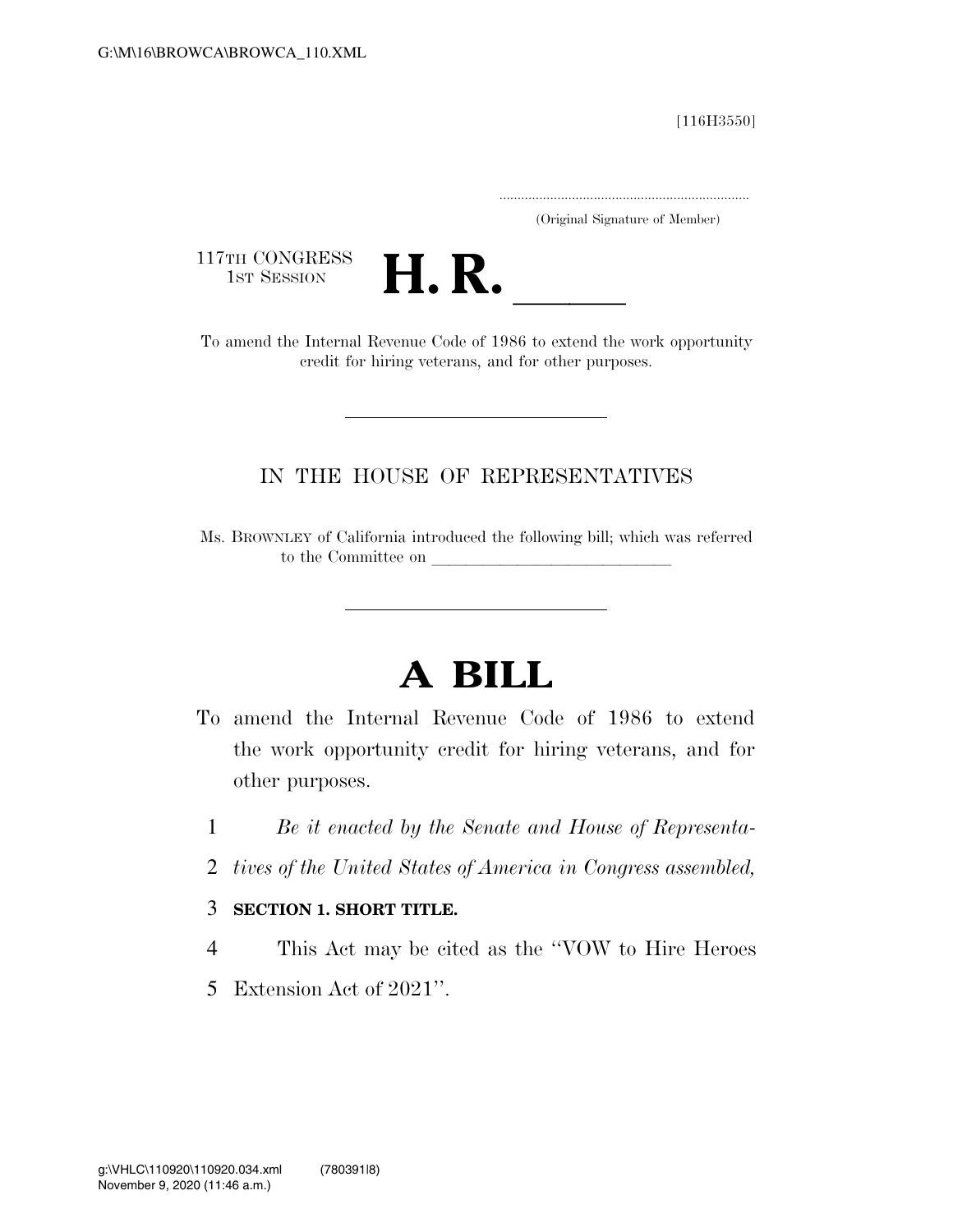$\mathfrak{D}$ 

# **SEC. 2. EXTENSION OF WORK OPPORTUNITY CREDIT FOR VETERANS.**  (a) IN GENERAL.—Section 51(c) of the Internal Rev- enue Code of 1986 is amended by adding at the end the following: ''The preceding sentence shall not apply in the case of amounts paid or incurred to a qualified veteran.''. (b) EFFECTIVE DATE.—The amendment made by this section shall apply to individuals who begin work for the employer after the date of the enactment of this Act. **SEC. 3. SIMPLIFIED CERTIFICATION OF VETERAN STATUS.**  (a) IN GENERAL.—Subparagraph (D) of section 51(d)(13) of the Internal Revenue Code of 1986 is amend- ed to read as follows: 14 "(D) PRE-SCREENING OF QUALIFIED VET- ERANS.— 16 "(i) IN GENERAL.—Subparagraph (A) shall be applied without regard to sub- clause (II) of clause (ii) thereof in the case of an individual seeking treatment as a qualified veteran with respect to whom the pre-screening notice contains—

22 ''(I) qualified veteran status doc- umentation, 24  $\frac{1}{2}$  (II) qualified proof of unemploy-

## ment compensation, and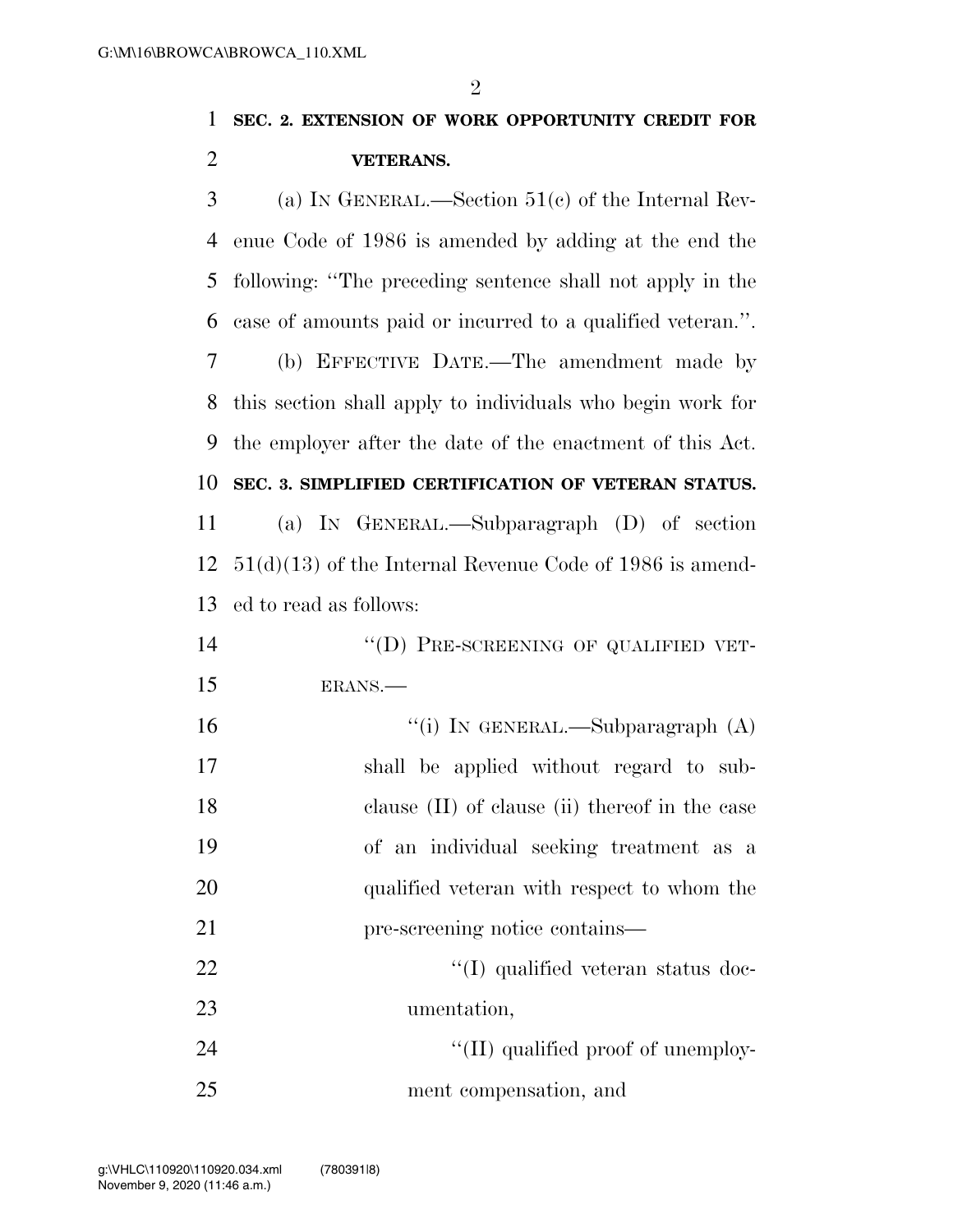| $\mathbf{1}$   | "(III) an affidavit furnished by              |
|----------------|-----------------------------------------------|
| $\overline{2}$ | the individual stating, under penalty         |
| 3              | of perjury, that the information pro-         |
| $\overline{4}$ | vided under subclauses (I) and (II) is        |
| 5              | true.                                         |
| 6              | QUALIFIED VETERAN STATUS<br>``(ii)            |
| $\overline{7}$ | DOCUMENTATION.—For purposes of clause         |
| 8              | (i), the term 'qualified veteran status docu- |
| 9              | mentation' means any documentation pro-       |
| 10             | vided to an individual by the Department      |
| 11             | of Defense or the National Guard upon re-     |
| 12             | lease or discharge from the Armed Forces      |
| 13             | which includes information sufficient to es-  |
| 14             | tablish that such individual is a veteran.    |
| 15             | "(iii) QUALIFIED PROOF OF UNEM-               |
| 16             | PLOYMENT COMPENSATION. For purposes           |
| 17             | of clause (i), the term 'qualified proof of   |
| 18             | unemployment compensation' means, with        |
| 19             | respect to an individual, checks or other     |
| 20             | proof of receipt of payment of unemploy-      |
| 21             | ment compensation to such individual for      |
| 22             | periods aggregating not less than 4 weeks     |
| 23             | (in the case of an individual seeking treat-  |
| 24             | ment under paragraph $(3)(A)(iii)$ , or not   |
| 25             | less than 6 months (in the case of an indi-   |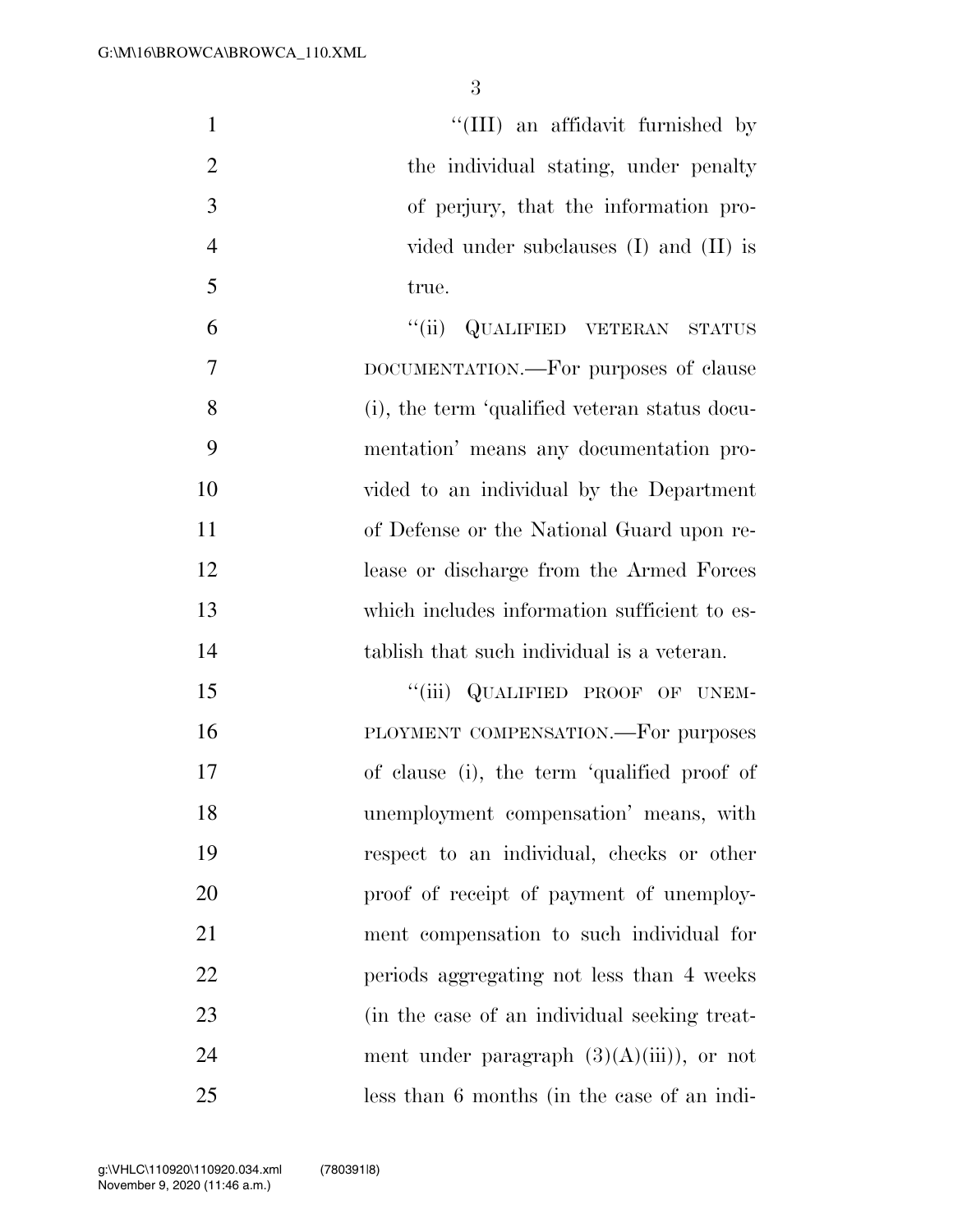| $\mathbf{1}$   | vidual seeking treatment under clause                      |
|----------------|------------------------------------------------------------|
| $\overline{2}$ | $(ii)(II)$ or (iv) of paragraph $(3)(A)$ , during          |
| 3              | the 1-year period ending on the hiring                     |
| $\overline{4}$ | date.".                                                    |
| 5              | (b) EFFECTIVE DATE.—The amendment made by                  |
| 6              | this section shall apply to individuals who begin work for |
| 7              | the employer after the date of the enactment of this Act.  |
| 8              | SEC. 4. CREDIT MADE AVAILABLE AGAINST PAYROLL              |
| 9              | TAXES IN CERTAIN CIRCUMSTANCES.                            |
| 10             | (a) IN GENERAL.—Section $52(c)$ of the Internal Rev-       |
| 11             | enue Code of 1986 is amended—                              |
| 12             | (1) in the heading by striking "TAX-EXEMPT                 |
| 13             | ORGANIZATIONS" and inserting "CERTAIN EMPLOY-              |
| 14             | $ERS''$ ,                                                  |
| 15             | $(2)$ in paragraph $(2)$ —                                 |
| 16             | (A) by striking "QUALIFIED TAX-EXEMPT                      |
| 17             | ORGANIZATIONS" in the heading and inserting                |
| 18             | "CERTAIN EMPLOYERS", and                                   |
| 19             | (B) by striking "by qualified tax-exempt                   |
| 20             | organizations" in the text and inserting "by               |
| 21             | certain employers".                                        |
| 22             | (b) CREDIT ALLOWED TO CERTAIN FOR-PROFIT EM-               |
| 23             | PLOYERS.                                                   |
| 24             | $(1)$ IN GENERAL.—Paragraph $(1)$ of section               |
| 25             | $3111(e)$ of such Code is amended by inserting "or         |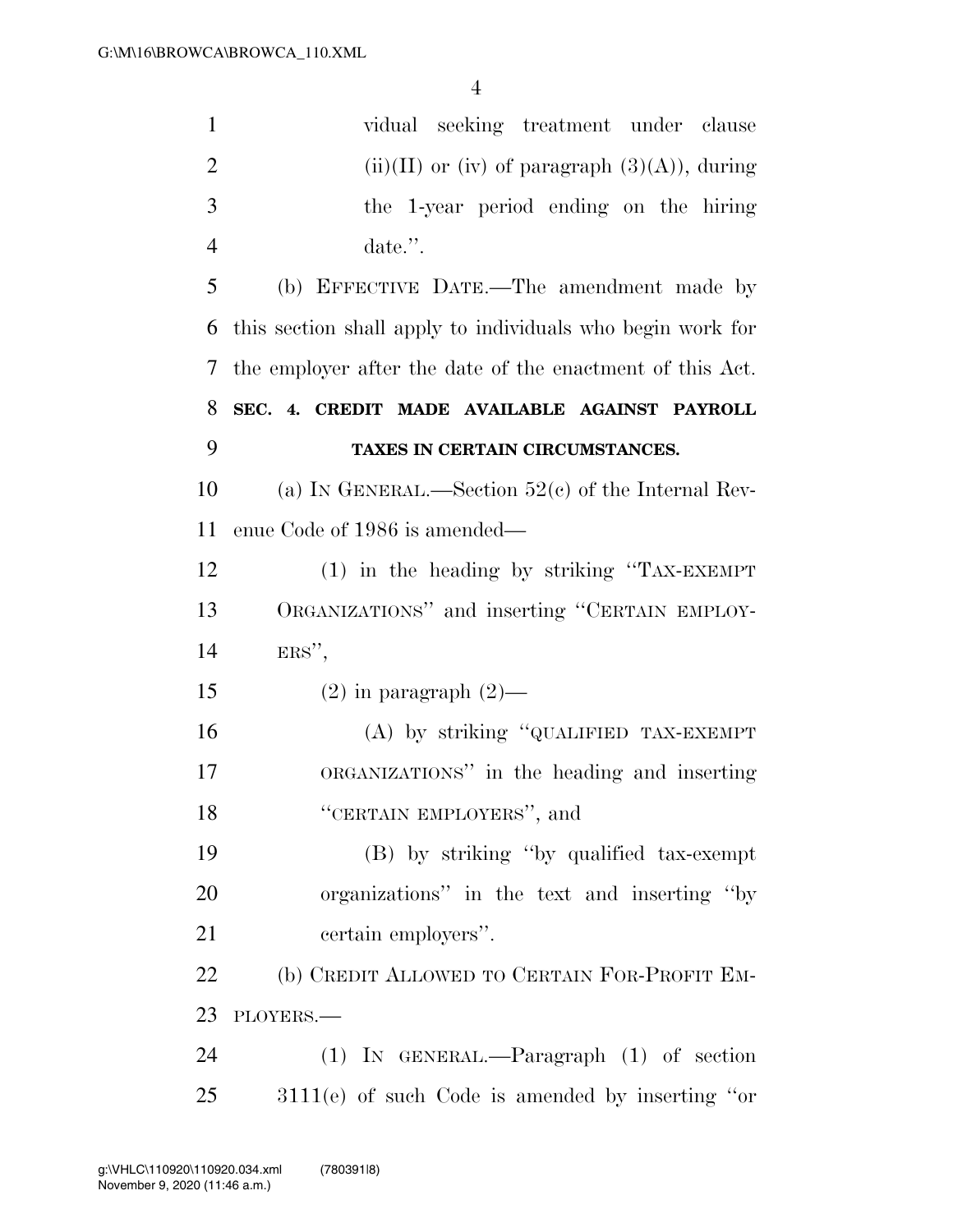| $\mathbf{1}$   | a qualified for-profit employer" after "If a qualified |
|----------------|--------------------------------------------------------|
| $\overline{2}$ | tax-exempt organization".                              |
| 3              | (2) QUALIFIED FOR-PROFIT EMPLOYER<br>DE-               |
| 4              | FINED.—Paragraph $(5)$ of section 3111(e) of such      |
| 5              | Code is amended by striking "and" at the end of        |
| 6              | subparagraph (A), by redesignating subparagraph        |
| 7              | (B) as subparagraph (C), and by inserting after sub-   |
| 8              | paragraph $(A)$ the following new subparagraph:        |
| 9              | $\lq\lq (B)$ the term 'qualified for-profit em-        |
| 10             | ployer' means, with respect to a taxable year,         |
| 11             | an employer not described in subparagraph $(A)$ ,      |
| 12             | but only if—                                           |
| 13             | "(i) such employer does not have prof-                 |
| 14             | its for any of the 3 taxable years preceding           |
| 15             | such taxable year, and                                 |
| 16             | "(ii) such employer elects under sec-                  |
| 17             | tion $51(j)$ not to have section $51$ apply to         |
| 18             | such taxable year, and".                               |
| 19             | (3) CONFORMING AMENDMENTS.-                            |
| 20             | (A) Section $3111(e)(1)$ of such Code is               |
| 21             | amended by striking "with respect to whom a            |
| 22             | credit would be allowable under section 38 by          |
| 23             | reason of section 51 if the organization were          |
| 24             | not a qualified tax-exempt organization".              |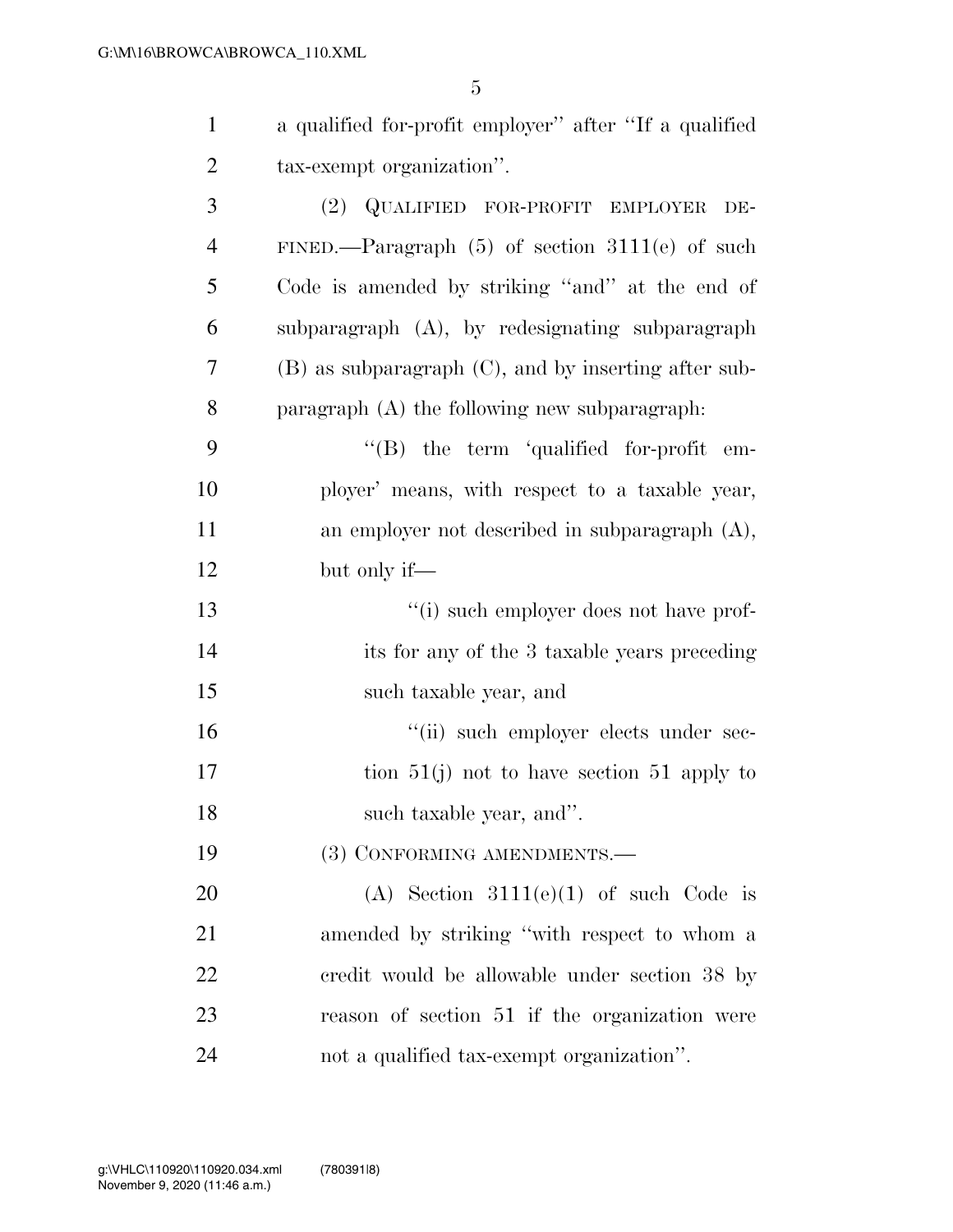| $\mathbf{1}$   | $(B)$ Paragraphs $(1)$ and $(2)$ of section           |
|----------------|-------------------------------------------------------|
| $\overline{2}$ | $3111(e)$ of such Code are both amended by in-        |
| 3              | serting "or for-profit employer" after "employ-       |
| $\overline{4}$ | ees of the organization" each place it appears.       |
| 5              | (C) Section $3111(e)(3)(C)$ of such Code is           |
| 6              | amended by inserting "in the case of a qualified"     |
| 7              | tax-exempt organization," before "by only tak-        |
| 8              | ing into account".                                    |
| 9              | (D) Section $3111(e)(4)$ of such Code is              |
| 10             | amended by inserting "or for-profit employer"         |
| 11             | after "the organization".                             |
| 12             | (E) Section $3111(e)(5)(C)$ of such Code, as          |
| 13             | redesignated by paragraph $(2)$ , is amended to       |
| 14             | read as follows:                                      |
| 15             | "(C) the term 'qualified veteran' means a             |
| 16             | qualified veteran (within the meaning of section)     |
| 17             | $51(d)(3)$ with respect to whom a credit would        |
| 18             | be allowable under section 38 by reason of sec-       |
| 19             | tion 51 if the employer of such veteran were not      |
| 20             | a qualified tax-exempt organization or a quali-       |
| 21             | fied for-profit employer.".                           |
| 22             | (c) TRANSFERS TO FEDERAL OLD-AGE AND SUR-             |
| 23             | VIVORS INSURANCE TRUST FUND.—There are hereby ap-     |
| 24             | propriated to the Federal Old-Age and Survivors Trust |
| 25             | Fund and the Federal Disability Insurance Trust Fund  |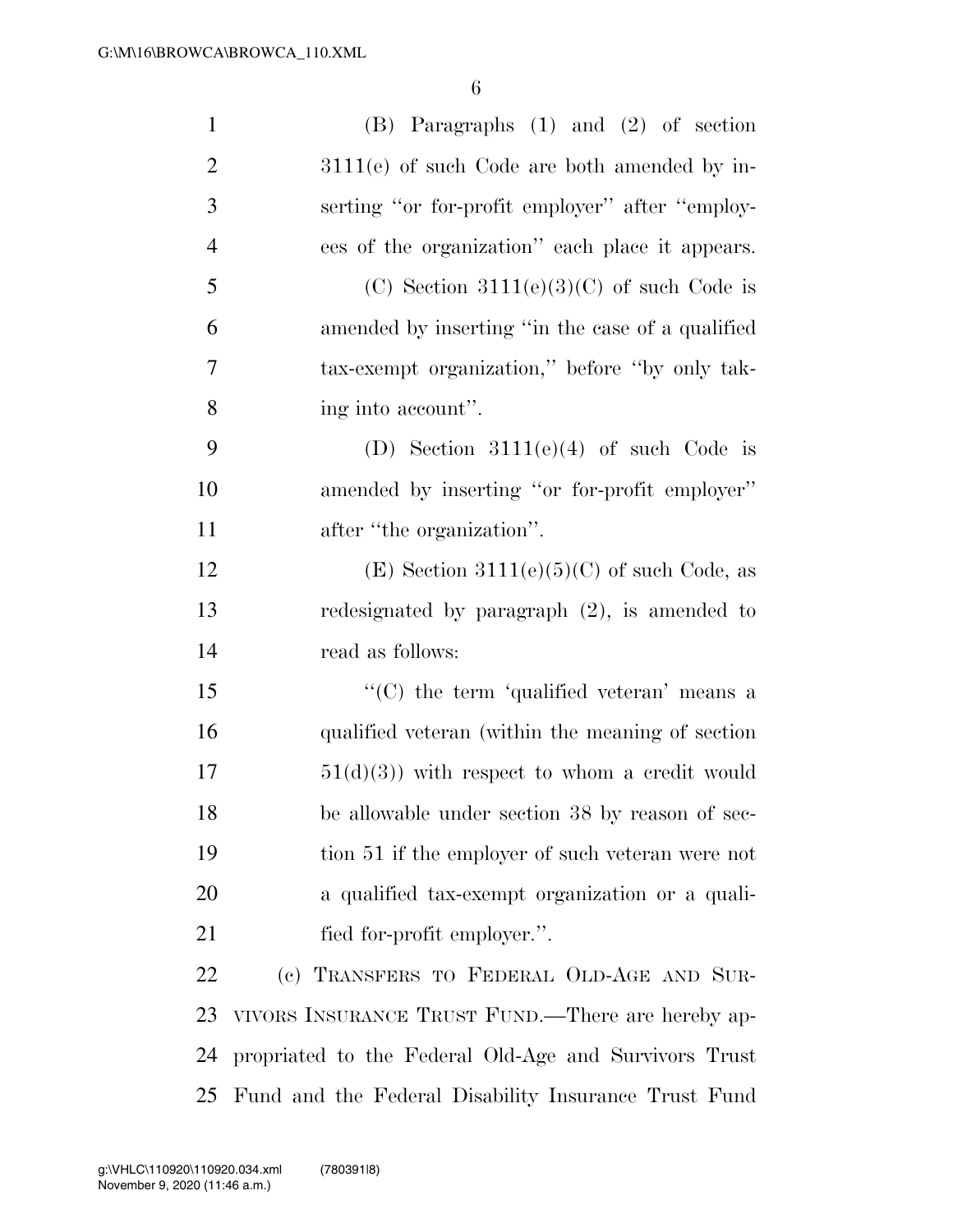established under section 201 of the Social Security Act (42 U.S.C. 401) amounts equal to the reduction in reve- nues to the Treasury by reason of the amendments made by subsections (a) and (b). Amounts appropriated by the preceding sentence shall be transferred from the general fund at such times and in such manner as to replicate to the extent possible the transfers which would have oc- curred to such Trust Fund had such amendments not been enacted.

 (d) EFFECTIVE DATE.—The amendments made by subsections (a) and (b) shall apply to individuals who begin work for the employer after the date of the enact-ment of this Act.

#### **SEC. 5. REPORT.**

 Not later than 2 years after the date of the enact- ment of this Act, and annually thereafter, the Commis- sioner of Internal Revenue, in consultation with the Sec- retary of Labor, shall report to the Congress on the effec- tiveness and cost-effectiveness of the amendments made by sections 2, 3, and 4 in increasing the employment of veterans. Such report shall include the results of a survey, conducted, if needed, in consultation with the Veterans' Employment and Training Service of the Department of Labor, to determine how many veterans are hired by each employer that claims the credit under section 51, by rea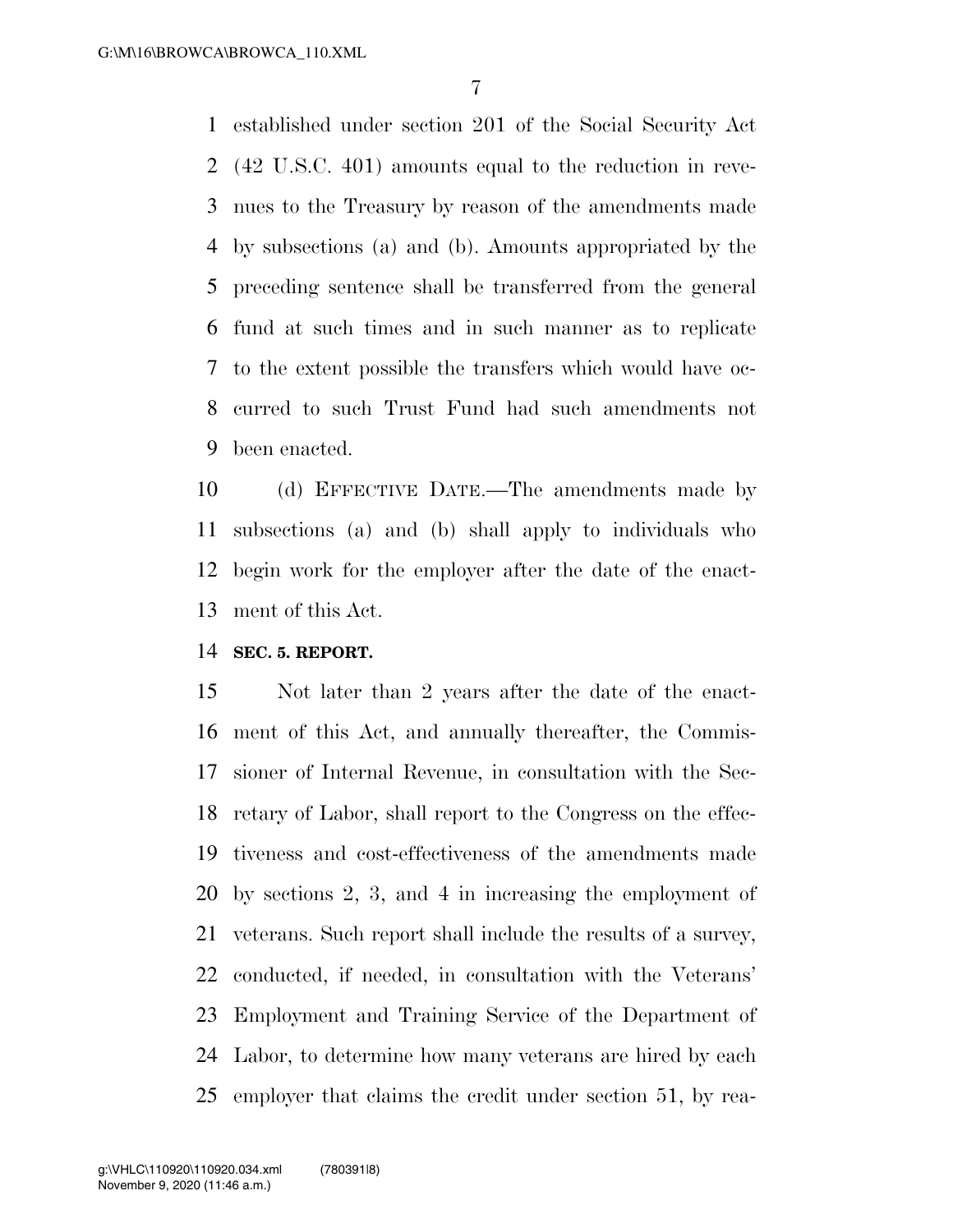1 son of subsection  $(d)(1)(B)$  thereof, or  $3111(e)$  of the In-ternal Revenue Code of 1986.

#### **SEC. 6. TREATMENT OF POSSESSIONS.**

### (a) PAYMENTS TO POSSESSIONS.—

 (1) MIRROR CODE POSSESSIONS.—The Sec- retary of the Treasury shall pay to each possession of the United States with a mirror code tax system amounts equal to the loss to that possession by rea- son of the amendments made by this Act. Such amounts shall be determined by the Secretary of the Treasury based on information provided by the gov- ernment of the respective possession of the United States.

 (2) OTHER POSSESSIONS.—The Secretary of the Treasury shall pay to each possession of the United States which does not have a mirror code tax system the amount estimated by the Secretary of the Treasury as being equal to the loss to that posses- sion that would have occurred by reason of the amendments made by this Act if a mirror code tax system had been in effect in such possession. The preceding sentence shall not apply with respect to any possession of the United States unless such pos- session establishes to the satisfaction of the Sec-retary that the possession has implemented (or, at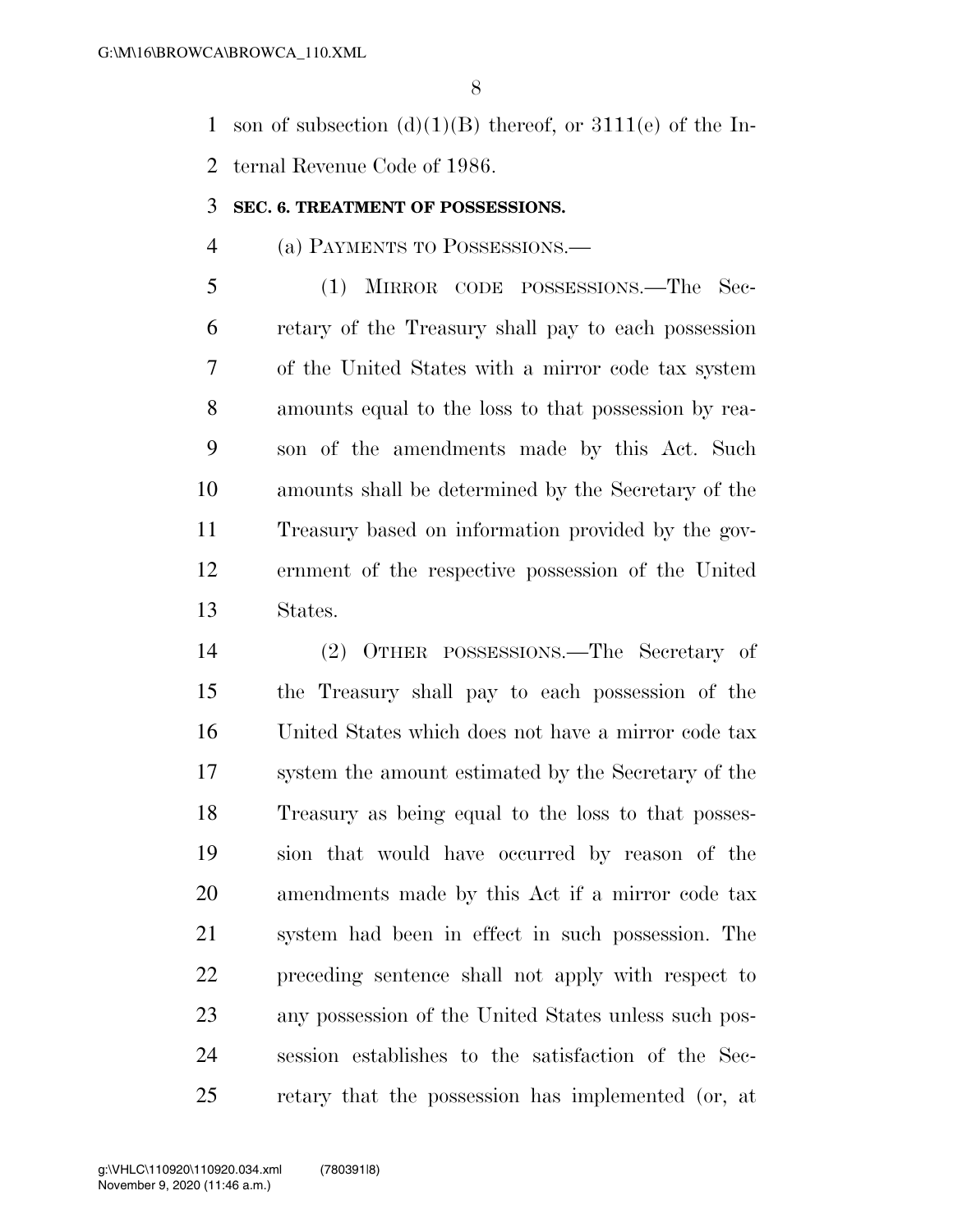the discretion of the Secretary, will implement) an income tax benefit which is substantially equivalent to the income tax credit in effect after the amend-ments made by this Act.

 (b) COORDINATION WITH CREDIT ALLOWED AGAINST UNITED STATES INCOME TAXES.—The credit allowed against United States income taxes for any tax- able year under the amendments made by this Act to sec- tion 51 of the Internal Revenue Code of 1986 to any per- son with respect to any qualified veteran shall be reduced by the amount of any credit (or other tax benefit described 12 in subsection  $(a)(2)$  allowed to such person against in- come taxes imposed by the possession of the United States by reason of this section with respect to such qualified veteran for such taxable year.

(c) DEFINITIONS AND SPECIAL RULES.—

17 (1) POSSESSION OF THE UNITED STATES.—For purposes of this section, the term ''possession of the United States'' includes American Samoa, Guam, the Commonwealth of the Northern Mariana Is- lands, the Commonwealth of Puerto Rico, and the United States Virgin Islands.

23 (2) MIRROR CODE TAX SYSTEM.—For purposes of this section, the term ''mirror code tax system'' means, with respect to any possession of the United